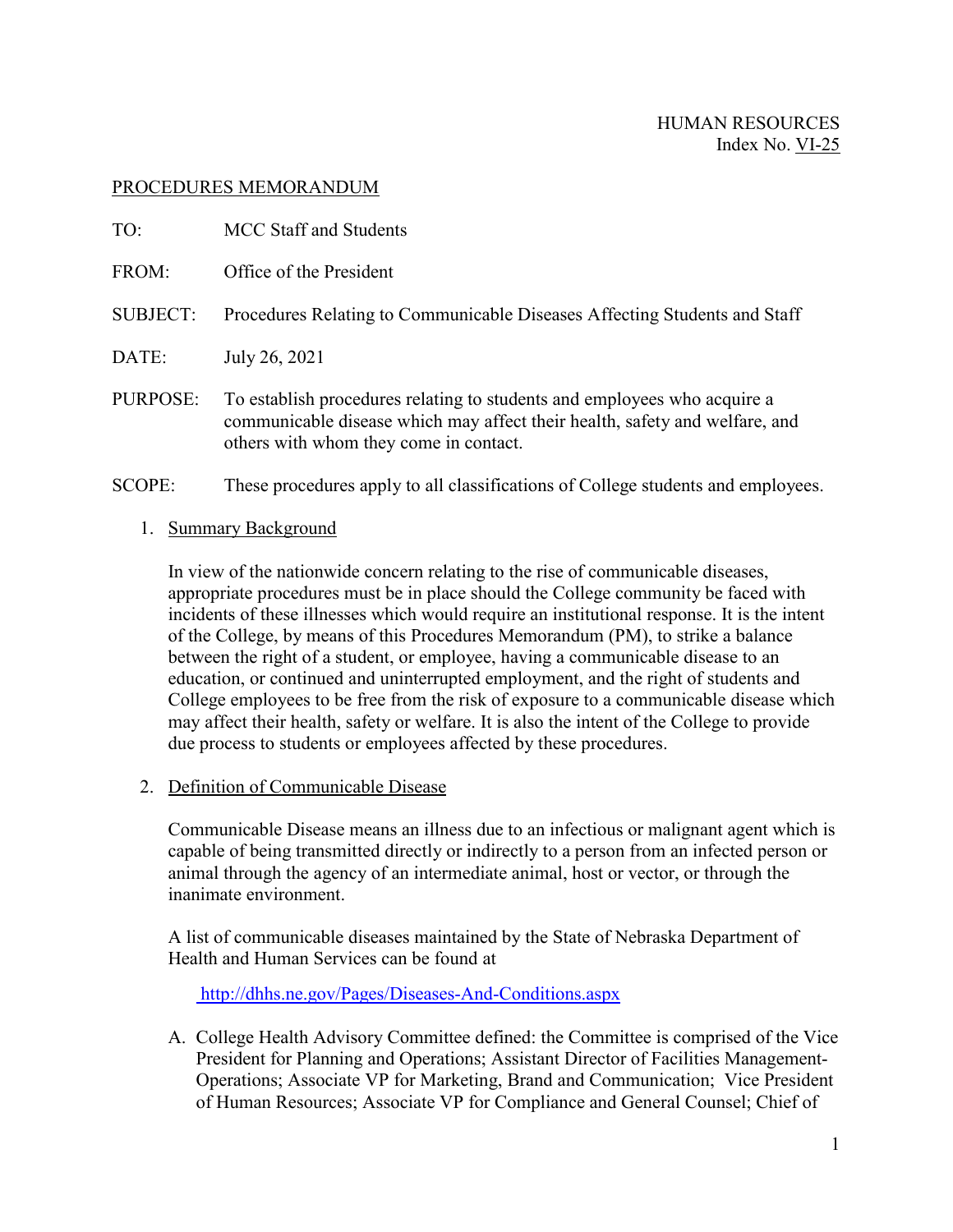Police; Assistant Director of Campus Planning and Sustainability and the College Health Advisory Officer. The Committee may also draw on other College employees/resources as necessary.

## 3. General Guidelines

- A. Metropolitan Community College is committed to preventing the spread of communicable disease at all of its facilities and activities. The College is further committed to educating faculty, staff and students about precautions necessary to prevent the transmission of such diseases. The intention of this PM is to promote the health, welfare and regular attendance of College students, faculty and staff.
- B. Each incident of a contagious communicable disease, and the determination of the appropriate course of action to be taken by the College, shall be dealt with on an individual case-by-case basis. Except as otherwise provided herein, the identity of a student or employee who has a contagious communicable disease, or who is suspected of having such a disease, shall not be released without the permission of the affected student or employee, except as permitted or required by law.
- C. If the College has reasonable cause to believe that a student or employee has a contagious communicable disease, and that he or she may pose a health risk to others, the College may request the individual to submit to an appropriate medical evaluation to determine what course of action, if any, should be taken by the College.

# 4. Procedures Relating to Students

- A. The College shall respect the right to privacy of any student who has a contagious communicable disease. The student's medical condition shall be disclosed only to the extent necessary to minimize the health risks to the student and others. Only College personnel deemed to have a "direct need to know" regarding a student's medical condition will be provided with the necessary information by the College Health Advisory Committee. College personnel shall not disclose student health information except as may be permitted or required by law.
- B. Any course of action taken by the College with regard to this Procedures Memorandum will take into consideration: (1) the physical condition of the student; (2) the expected type of interaction the student will have with others in the College setting; (3) the potential risk factors for the student and others in the College setting; (4) the current available public health department guidelines concerning the particular disease in question; and (5) all other appropriate factors.

NOTE: In determining an appropriate course of action, the College Health Advisory Committee will contact the Epidemiology Office of the Douglas County Department of Health to obtain current available guidelines concerning the particular communicable disease in question.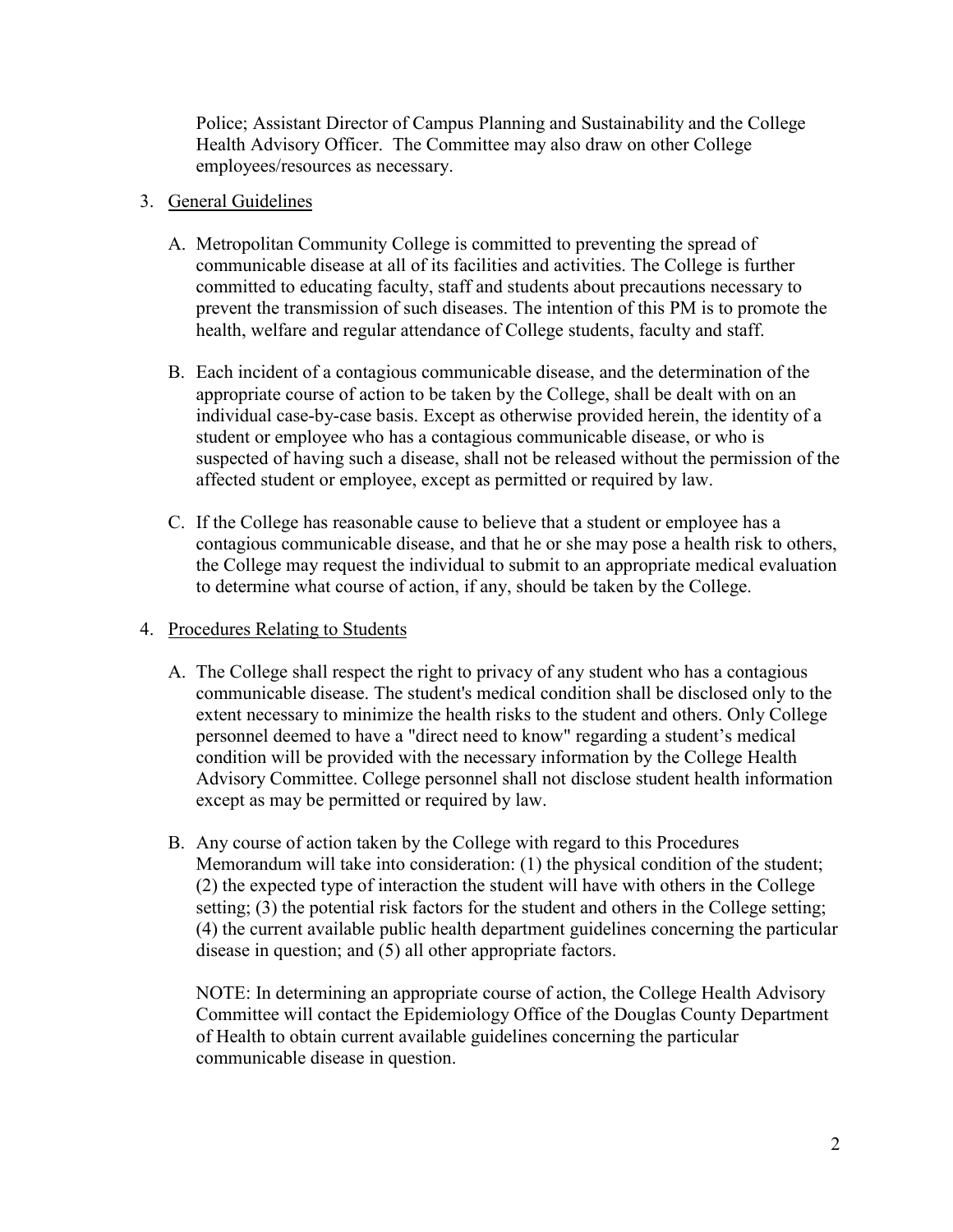- C. If it is the decision of the College President, or his/her designee, in consultation with the College Health Advisory Committee and other individuals that he or she may deem appropriate, that a student with a contagious communicable disease is not to be permitted to attend classes or participate in College activities with other students because he or she poses a serious health risk to others, the President, or his/her designee, shall notify the student in writing of the intended action.
- D. Before a student who has been determined to pose a serious health risk to others may resume College classes and activities, a notification that the student no longer poses such a risk must be received from a private physician, clinic or the Department of Health to the College Health Advisory Committee.
- E. Any student who is excluded from attending classes or participating in College activities under this PM may request a hearing before the College President, or his/ her designee, regarding his or her continuing exclusion. Such hearing may be held telephonically, by video conference, or by any other means available. The decision of the President, or his/her designee, will be final and not subject to appeal. Any student who is excluded from attending classes or participating in College activities under this PM may pursue appropriate legal action in a court of competent jurisdiction per state or federal law.

## 5. Procedures Relating to Employees

- A. The College shall respect the right to privacy of any employee who has a contagious communicable disease. The employee's medical condition shall be disclosed only to the extent necessary to minimize the health risks to the employee and others. Only College personnel deemed to have a "direct need to know" regarding an employee's medical condition will be provided with the necessary information by the College Health Advisory Committee. College personnel shall not disclose employee health information except as may be permitted or required by law.
- B. Any course of action taken by the College with regard to this Procedures Memorandum will take into consideration: (1) the physical condition of the employee; (2) the expected type of interaction the employee will have with others in the College setting; (3) the potential risk factors for the employee and others in the College setting; (4) the current available public health department guidelines concerning the particular disease in question; and (5) all other appropriate factors.

NOTE: In determining an appropriate course of action, the College Health Advisory Committee will contact the Epidemiology Office of the Douglas County Department of Health to obtain current available guidelines concerning the particular communicable disease in question.

C. If it is the decision of the College President, in consultation with the College Health Advisory Committee and other individuals that he or she may deem appropriate, that the attendance at work or at College activities of an employee who has a contagious communicable disease is not to be permitted because he or she poses a serious health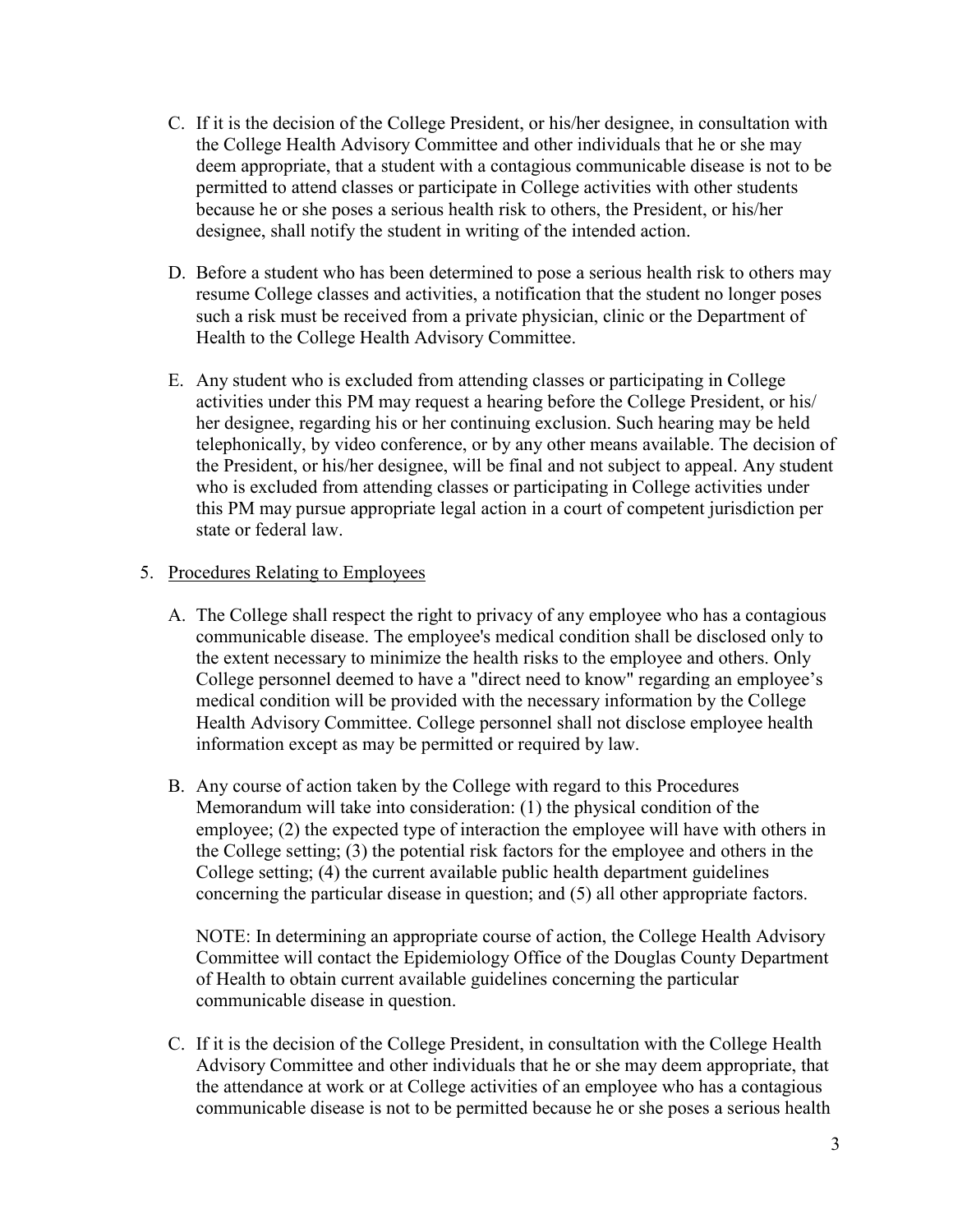risk to others, the President, or his/her designee, shall notify the employee in writing of the intended action. Before an employee determined to pose a serious health risk to others may return to work, he or she must provide a notification that the employee no longer poses such a risk from a private physician, clinic or the Department of Health to the College Health Advisory Committee. During the period that an employee is absent from work pursuant to this PM the College shall deduct from the employee's sick leave balance to cover time missed. If the employee exhausts their accrued sick leave during their absence the College will deduct additional time missed from the employee's annual leave balance. If the employee exhausts all sick and annual leave prior to returning to work, the remainder of his or her time off shall be without pay.

D. Any employee who is excluded from attending work or participating in College activities under this PM may file an official grievance per PM VI-4 or their Collective Bargaining Agreement, whichever is applicable. Any employee who is excluded from attending work or participating in College activities under this PM who disagrees with the outcome of the grievance process may pursue appropriate legal action in a court of competent jurisdiction per state or federal law.

#### 6. Responsibilities for Infectious Disease Education and Prevention

- A. Student Services The College Health Advisory Committee will endeavor to provide communicable disease educational outreach programs developed to provide College students with appropriate factual material regarding disease matters and precautions concerned therewith, and to provide specialized guidelines to educate Health and Public Services students regarding communicable diseases and their prevention in the health care setting. Should the College become aware of any student who is infected with a contagious communicable disease, the College Health Advisory Committee will be responsible for reporting to appropriate health authorities, as required, and will recommend the appropriate course of action to the College President.
- B. Personnel and Employee Relations The College Health Advisory Committee will endeavor to provide the College workforce with appropriate factual material regarding communicable disease matters and precautions concerned therewith. Should the College become aware of any employee who is infected with a contagious communicable disease, the College Health Advisory Committee will be responsible for reporting to appropriate health authorities, as required, and will recommend the appropriate course of action to the College President.
- C. College Facilities and Services The Director of Facilities Management, Planning and Construction, or his or her designee, along with the College Health Advisory Committee, will ensure that appropriate facilities management and College service practices are implemented to minimize the risk of the spread of communicable diseases. These will include attention to custodial and public safety practices to eliminate potential health hazards.